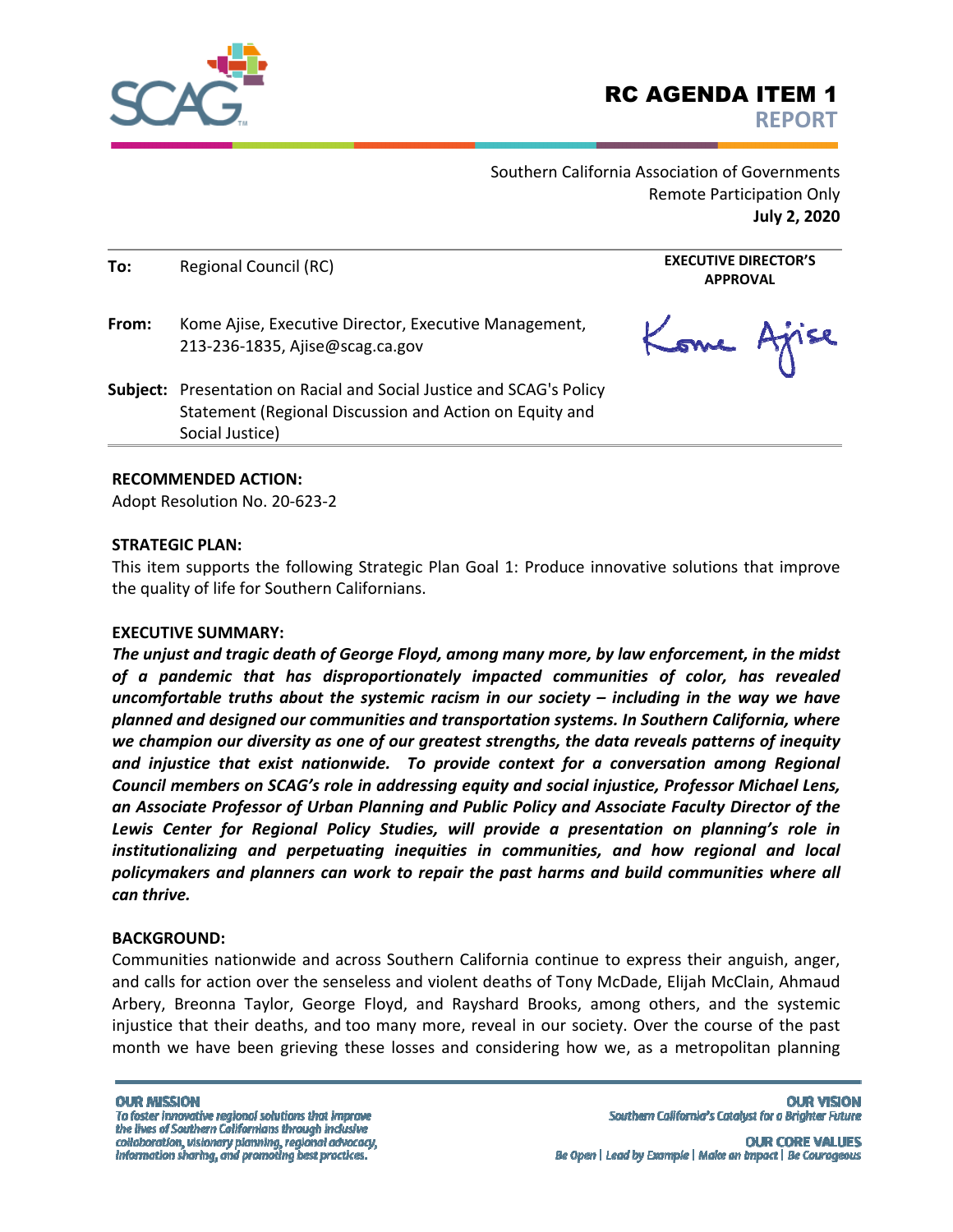

organization, can do more to advance equity, diversity, and inclusion in our region. For years we have been working to bring our diverse residents and local partners together through our plans, projects, and programs to unify the region and increase access to opportunity. While we have done some good work, it has not been enough, and we know that we must do more to combat systemic racism and the inequities that exist in our region.

Our region's greatest asset is its diversity, particularly in its people. People of color currently represent more than 68 percent of the region's population and our diversity is only expected to increase as we move towards 2045, when people of color will represent nearly 80 percent of our population. Our region's residents have among the most geographically diverse origins of any metropolitan region in the nation. There is a disproportionate burden of poverty on people of color relative to their white counterparts. Black (21.5%), American Indian/Alaskan Native (19.4%), and Hispanic (19%) communities experience the highest rates of poverty in our region compared to the white population (13.5%) and Asian population (11.5%). The region's low income families and communities of color also tend to reside in areas of the region where they experience more poor air quality, resulting in more asthma emergency room visits (e.g., areas near freeways and high traffic roads). What we know and what continues to be reinforced through the analysis of our conditions and now through COVID-19 is that where you live matters. A range of economic and social impacts such as health outcomes, education, employment, housing conditions, the likelihood of incarceration, and life expectancy, vary vastly in this region based on race, income and census tract. Across the region, life expectancy ranges drastically, from 68 to 93 years, depending on where you live.

As a regional planning organization, understanding the disparities that result from geography and the built environment are central to our work to plan for a more racially just, equitable future. Our long-range plan, Connect SoCal, includes an extensive Environmental Justice (EJ) Technical Report with detailed analyses on current conditions and the consequences of the region's transportation projects on low income communities and communities of color. Consideration of EJ stems from Title VI of the Civil Rights Act of 1964, which establishes the need for transportation agencies to disclose the benefits and burdens of proposed projects on communities of color. The goal is to avoid, minimize, or mitigate disproportionately high and adverse human health and environmental impacts on low income families and communities of color. In an effort to support communities as they develop their own Environmental Justice Elements to comply with SB 1000, SCAG embedded an Environmental Justice Toolbox within the EJ Technical Report. The Toolbox includes recommended strategies and resources to address potential impacts to EJ Areas, Disadvantaged Communities, Communities of Concern, and other EJ related communities, and it presents optional policy recommendations that may be effective in addressing EJ impacts after a comprehensive review of impacts and consultation with all stakeholders.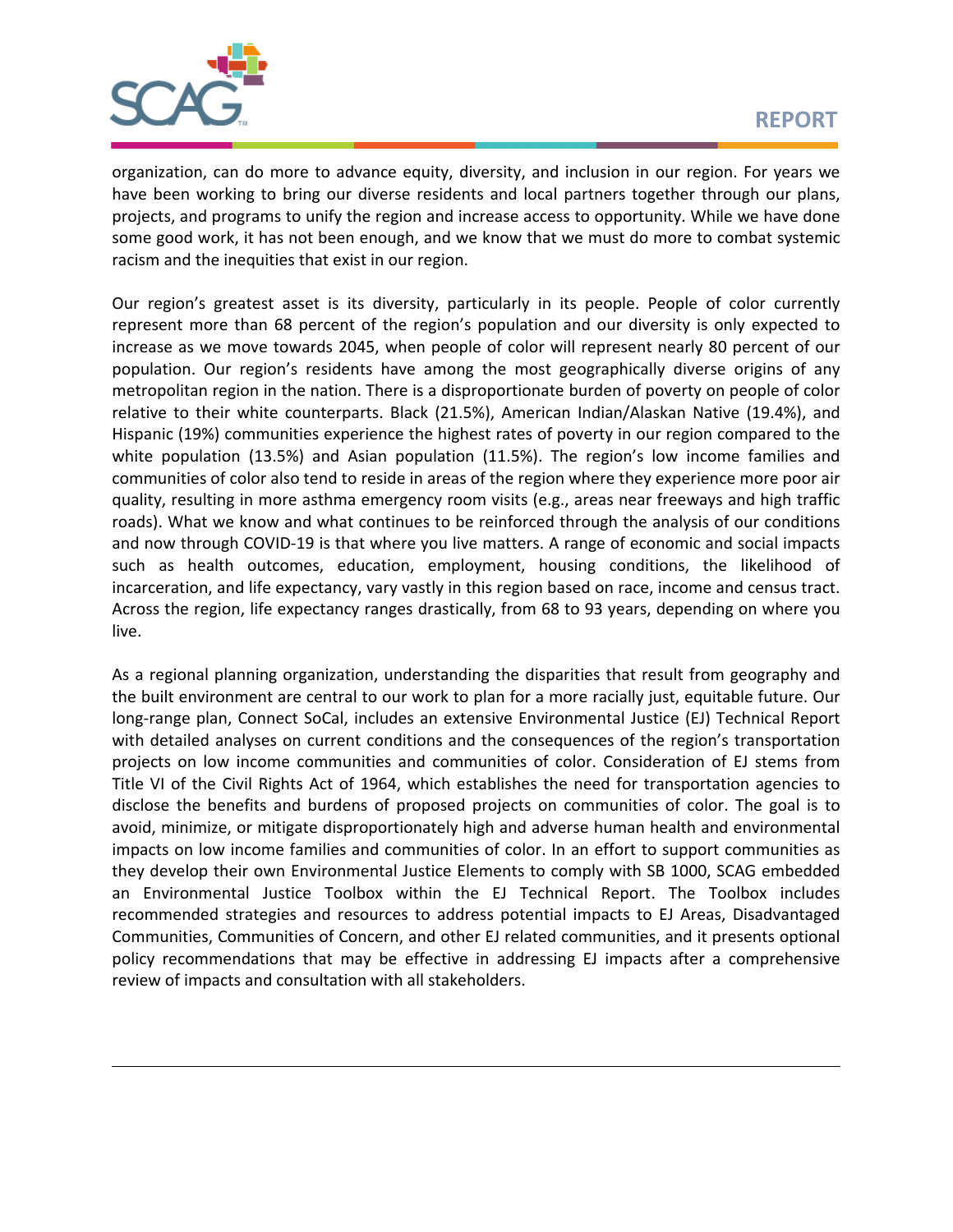

# **REPORT**

SCAG is also active in state, regional, and local conversations on how to embed public health considerations into land use and transportation planning. Specifically, at the statewide level, SCAG staff currently serves on California's American Planning Association Planners 4 Health Steering Committee, which aims to increase local capacity for creating stronger, healthier communities, and promote greater coordination between planners and public health professionals at the state, regional, and local levels. At the regional level, Connect SoCal includes a robust, data‐driven Public Health Technical Report which is grounded in the Social Determinants of Health (SDOH), a public health framework which is centered on the built environment and conditions in which we live, work, play and age. We know that the SDOH contribute to a wide range of disparate health outcomes depending on where you live, and that the rates of asthma, diabetes, and other chronic diseases in communities of color is greater than those for the region as a whole. It has become all too common to blame adverse health outcomes on individual behaviors when in fact the science is clear: the root cause of health inequities is racism and discrimination and how it limits access to the very opportunities and resources each of us need for optimal health and well‐being. Science also tells us that that lifetime stress associated with experiences of daily acts of discrimination and oppression play a major role.<sup>1</sup> When we see elevated numbers of deaths in communities of color in our region due to COVID-19, we are witnessing the consequences of these long-standing inequities.

We are fortunate that the planning profession has evolved to take health equity and equity more broadly into account, and that it is now widely recognized that while transportation and land use decisions are shaping neighborhoods, they are also influencing health outcomes, access to education and employment, housing conditions, and life expectancies. Unfortunately, federal and state policies that now support this focus (e.g., Civil Rights Act of 1964, Executive Order 12898, and California Senate Bill 1000) were preceded by decades of policies that were often explicitly racist and resulted in inequities that persist to this day. Specifically, the Federal Housing Administration (FHA), which was established in 1934, furthered segregation by refusing to insure mortgages in and near predominantly Black neighborhoods  $-$  a policy that came to be known as "redlining" or the delineation of geographic areas for investment. At the same time, the FHA was subsidizing builders who were mass-producing entire subdivisions for white people, with the requirement that none of the homes be sold to Black people. Years later, with support from the Housing Acts of 1949 and 1954 and the Federal Aid Highway Act of 1956, entire neighborhoods were cleared out in the name of urban renewal, displacing residents using tactics such as eminent domain and condemnation laws. These federal economic and housing policies led to racial segregation, where neighborhoods of color struggled with isolation, high concentrations of poverty, chronic disinvestment, high rates of unemployment, and poor life outcomes. They also denied people of color access to the same opportunities to accumulate household wealth through homeownership contributing to enormous wealth and income gaps that remain today between white families and communities of color.<sup>2</sup> We

<sup>&</sup>lt;sup>1</sup> Gee, Gilbert C. and Ford, Chandra L. *Structural Racism and Health Inequities: Old Issues, New Directions, (accessed June 27, 2020)*. 2 Rothstein, Richard. *The Color of Law: A Forgotten History of How Our Government Segregated America* (New York: Liverwright Publishing Corporation, 2017).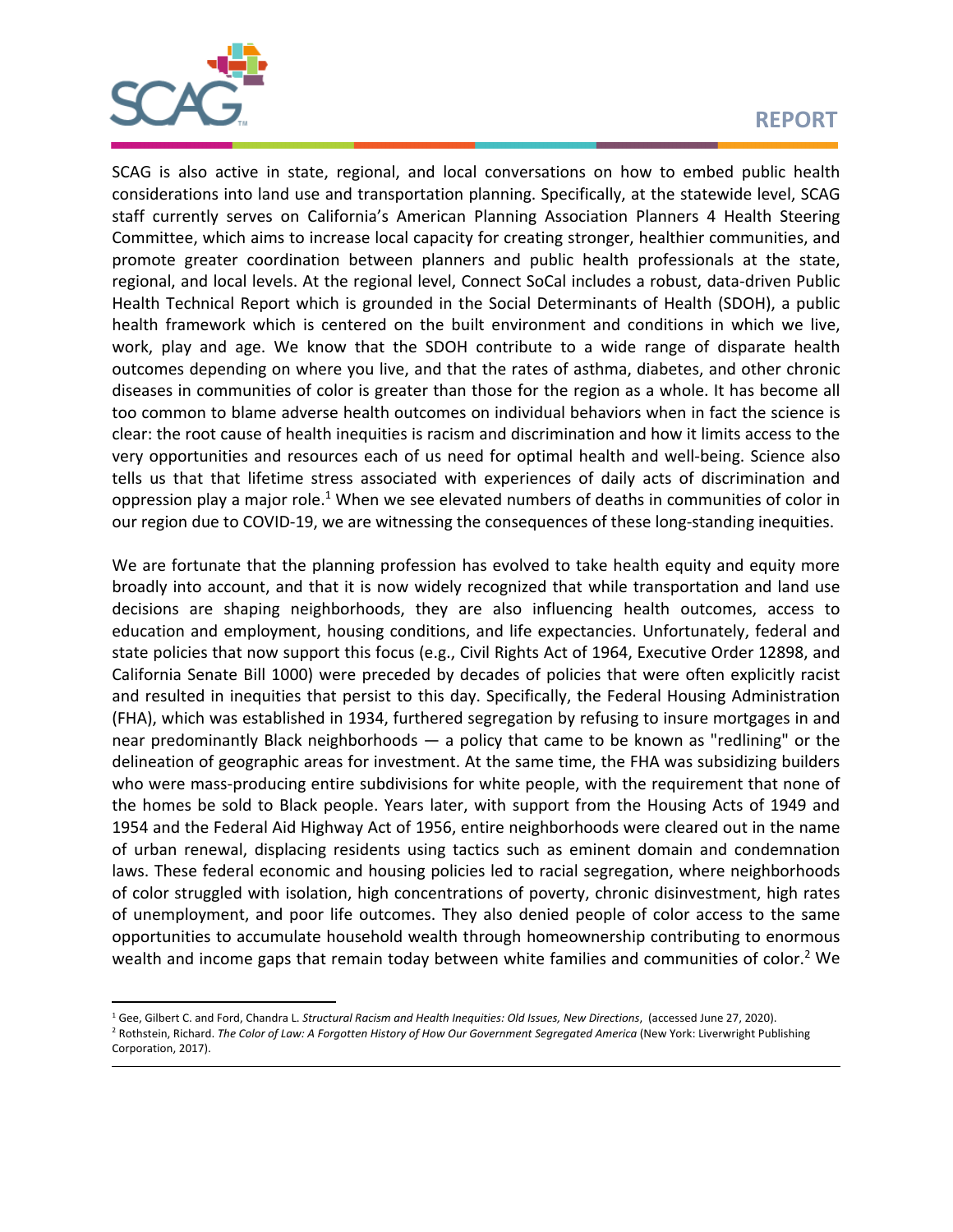

can see evidence of these policies in our region where roughly 60 percent of white people own homes, compared to about 40 percent of Hispanic people and 35 percent of Black people.

Recently adopted legislation will help us work towards improving the availability of housing for all residents. In 2018, the State of California adopted legislation requiring local governments to "affirmatively further fair housing."<sup>3</sup> Under State law, to affirmatively further fair housing means "taking meaningful actions, in addition to combatting discrimination, that overcome patterns of segregation and foster inclusive communities free from barriers that restrict access to opportunity based on protected characteristics."<sup>4</sup> The new law strengthened provisions of the State Housing Element law, which require general plans of all cities and counties to plan for housing for all Californians. SCAG is required, through the regional housing needs allocation (RHNA) process, to work with local jurisdictions to update their housing elements to plan for their fair share of housing. This involves modifying land use and zoning codes and developing supportive policies and programs for development of a variety of housing types for all income groups, including programs for preservation and construction of affordable housing, and removal of government barriers.

As a government agency focused on planning, we have the opportunity, and in some cases the legal obligation, to analyze and address the inequities that government and the planning profession have created by systemically driving and perpetuating societal differences along racial lines that have resulted in vastly different living and social conditions and access to opportunities. While we consider low income families and communities of color impacts in our regional growth, transportation, and economic development planning and analysis, we recognize that more affirmative approaches that seek to counter the effects of historic practices, like those being pursued through state housing law to overcome patterns of segregation and foster inclusive communities, are needed to advance equity and social justice across the region.

## **Planning for Equity and Social Justice**

If Southern California is going to be the healthy, livable, sustainable, and economically resilient region we aspire to be, we need to dramatically improve outcomes for low income families and communities of color. By addressing the barriers faced by these communities, we will improve outcomes for other communities as well and strengthen our region. We need to plan for our future by addressing the long‐standing systemic and institutional barriers that have fostered racial inequities in health, wealth, and opportunity, and created obstacles for low income families and communities of color.

To further these objectives, President Rex Richardson directed staff to prepare a resolution that would: 1) affirm SCAG's intent to stand side-by-side with those working toward a fair and just

<sup>&</sup>lt;sup>3</sup> AB 686 Summary of Requirements in Housing Element Law, California Department of Housing and Community Development Memorandum to Planning Directors et. al, April 23, 2020; AB 686, Ch. 958 (Santiago) Statutes of 2018.

<sup>4</sup> California Government Code § 8899.50 (a)(1).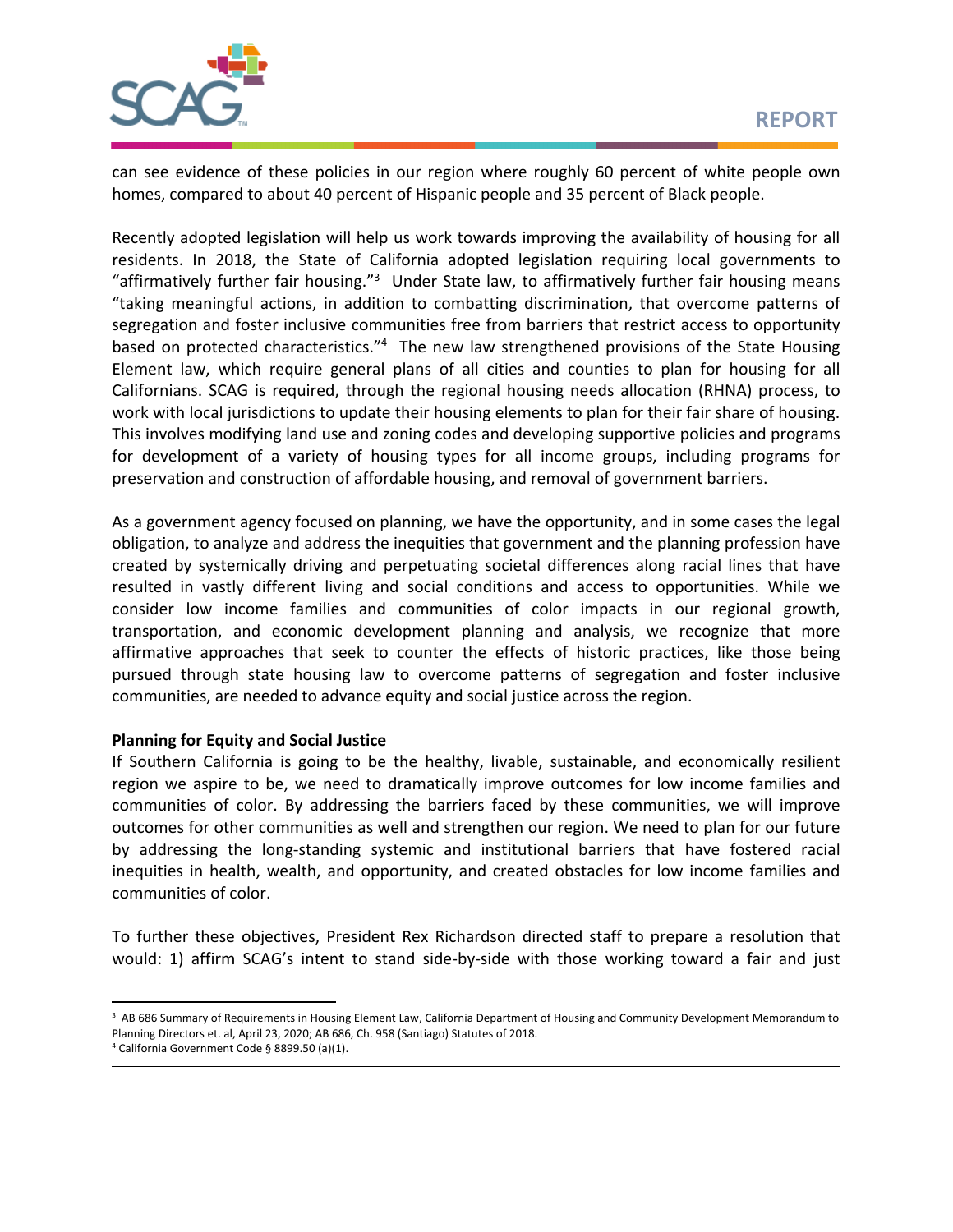

society, and with those calling for systemic change and for the breaking down of barriers that reduce opportunity and undermine Southern California's shared prosperity; and 2) outline SCAG's intentions to consistently incorporate equity awareness into every aspect of its work guided by a Regional Council policy statement on equity and social justice. The President is also proposing the formation of a Special Committee on Equity and Social Justice to recommend a set of policies to the Regional Council and any necessary bylaw changes to the General Assembly to help SCAG meet its objectives. The work of the committee may include, but not be limited to:

- Establishing an agency-wide definition of "equity" to have a shared understanding of it.
- Providing guidance on the development of SCAG's internal Equity, Diversity, and Inclusion work plan that prioritizes, supports, and invests in equity, diversity, and inclusion.
- Reviewing SCAG's public participation plan and stakeholder engagement strategies to lift up voices of communities of color and other disadvantaged communities to ensure meaningful engagement and capacity-building opportunities for communities most impacted by racial and social injustice.
- Developing an Equity Inventory Report, which would catalogue the existing equity-related activities throughout SCAG's departments.
- Establishing an Equity Framework containing quantitative and qualitative indicators of existing inequities and disparities that exist in the region, and how communities and people in the region experience SCAG's desired outcomes.
- Preparing a set of policies and recommended changes to SCAG bylaws as necessary to guide and sustain SCAG's regional leadership in service of equity and social justice.

To ensure progress, SCAG staff would report back on the work of the Special Committee on Equity and Social Justice at regular intervals - 3 months, 6 months, and 9 months, with the expectation that a final set of recommendations shall be prepared, including any recommendations to SCAG's bylaws within 9 months, for consideration by the Regional Council and General Assembly in May 2021. We stand ready to work with all of you in the months ahead to build a more just, equitable, and prosperous region.

## **FISCAL IMPACT:**

Funding for staff work on this issue is included in the Project 21‐050.0169.08.

## **ATTACHMENT(S):**

1. Resolution No. 20‐623‐2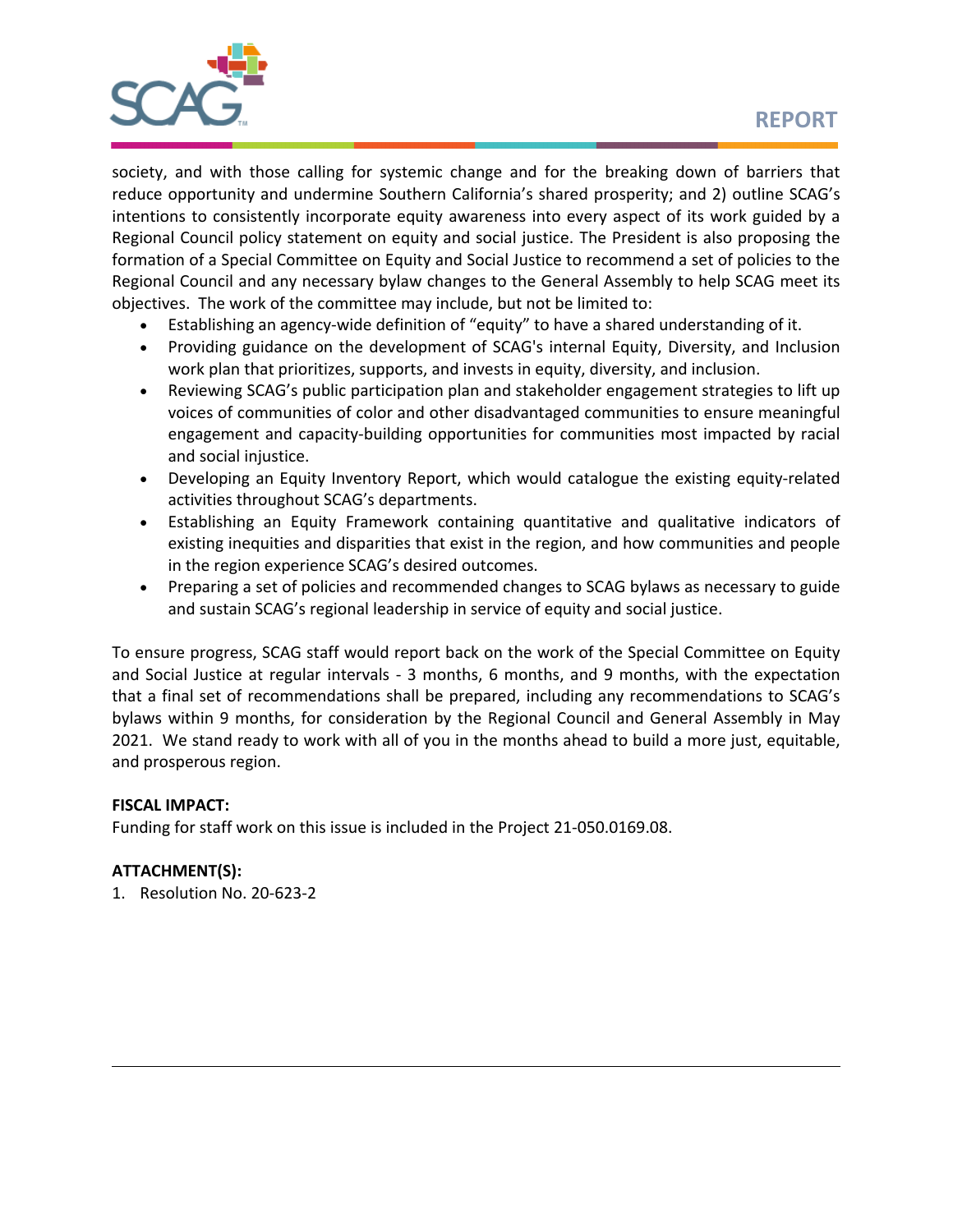

SOUTHERN CALIFORNIA **ASSOCIATION OF GOVERNMENTS** 900 Wilshire Blvd., Ste. 1700 Los Angeles, CA 90017  $T: (213)$  236-1800 www.scag.ca.gov

REGIONAL COUNCIL OFFICERS

President Rex Richardson, Long Beach

First Vice President **Clint Lorimore, Eastvale** 

Second Vice President Jan C. Harnik, Riverside County **Transportation Commission** 

Immediate Past President Bill Jahn, Big Bear Lake

#### **COMMITTEE CHAIRS**

Executive/Administration Rex Richardson, Long Beach

Community, Economic & Human Development Jorge Marquez, Covina

Energy & Environment David Pollock, Moorpark

Transportation Cheryl Viegas-Walker, El Centro

#### **RESOLUTION NO. 20-623-2**

# **A RESOLUTION OF THE SOUTHERN CALIFORNIA ASSOCIATION OF GOVERNMENTS (SCAG) STATING CONVICTION THAT SYSTEMIC RACISM IS A HUMAN RIGHTS AND PUBLIC HEALTH CRISIS WHICH RESULTS IN DISPARITIES IN FAMILY STABILITY, HEALTH AND MENTAL WELLNESS, EDUCATION, EMPLOYMENT, ENVIRONMENTAL JUSTICE, ECONOMIC DEVELOPMENT, TRANSPORTATION, PUBLIC SAFETY, INCARCERATION AND HOUSING AND REAFFIRMING ITS COMMITMENT TO ADVANCING JUSTICE, EQUITY, DIVERSITY AND INCLUSION IN SOUTHERN CALIFORNIA**

**WHEREAS**, SCAG is the largest metropolitan planning organization (MPO) in the United States covering six counties (Imperial, Los Angeles, Orange, Riverside, San Bernardino and Ventura), and serving 19 million people pursuant to 23 USC § 134 et seq. and 49 USC § 5303 et seq. subject to the 1964 Civil Rights Act and the 1994 Presidential Executive Order No. 12898 on Environmental Justice; and

**WHEREAS**, SCAG is responsible for bringing Southern California's diverse residents and local partners together with unifying regional plans, policies, and programs that result in more healthy, livable, sustainable, and economically resilient communities; and

**WHEREAS**, communities across Southern California and nationwide continue to show their pain, anger, and calls for action over the senseless and violent deaths of Tony McDade, Elijah McClain, Ahmaud Arbery, Breonna Taylor, and George Floyd, among others, as well as the systemic injustice in our society that led to these deaths and of too many more people of color; and

**WHEREAS**, SCAG acknowledges the historic role government and the planning profession have played in systemically driving and perpetuating societal inequities along racial lines that have resulted in vastly different living and social conditions and access to opportunities; and

**WHEREAS**, the compounding effects of the COVID-19 pandemic and resulting economic disruption have exposed the gross inequities that exist in our society; and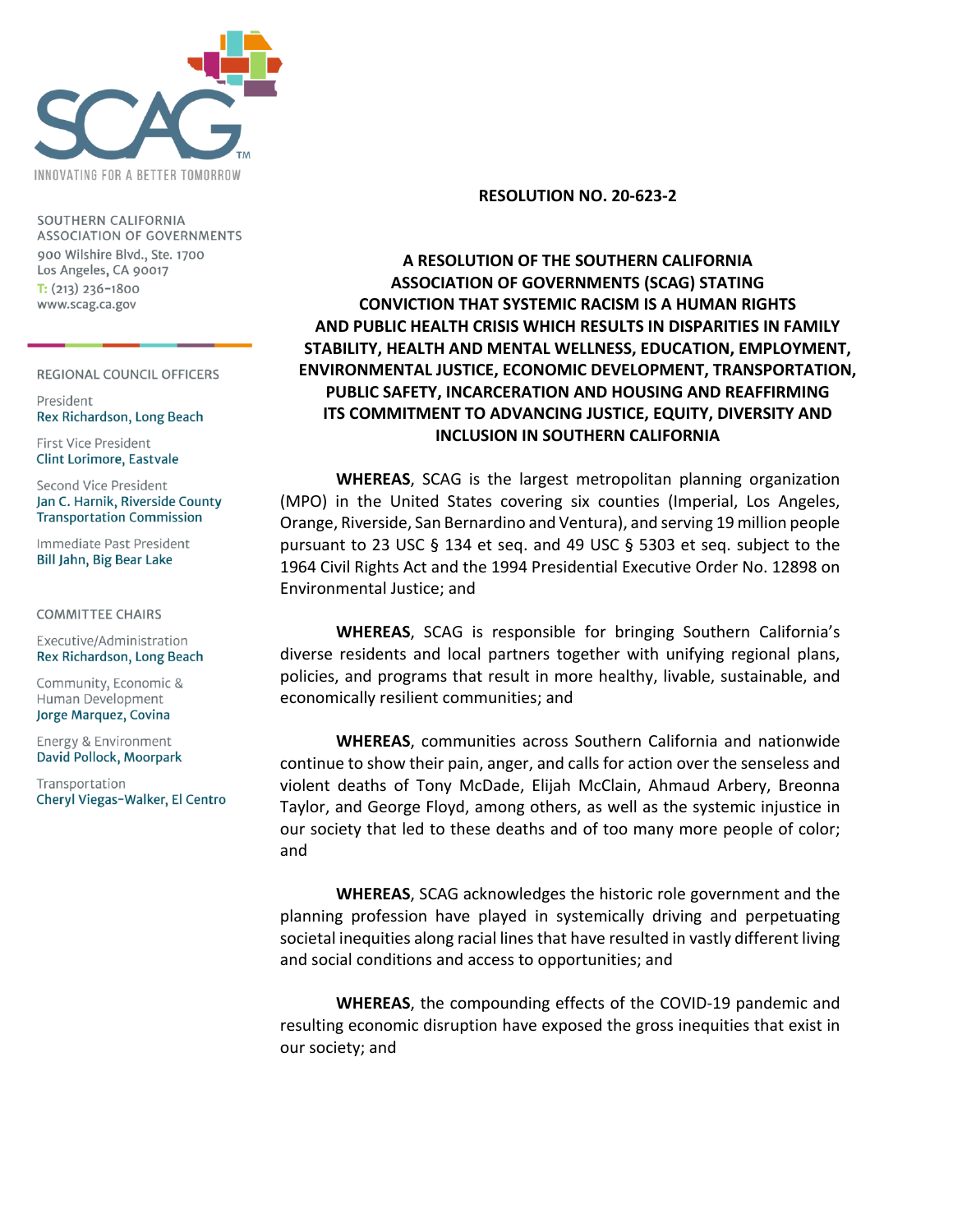**WHEREAS**, SCAG recognizes that systemic racism resulting from the inherent biases and prejudices within social and political organizations, groups, or institutions continue to create barriers to success for people of color; and

**WHEREAS**, systemic racism negatively impacts the social determinants of health, such as socioeconomic status, education, neighborhood and physical environment, employment, and social support networks, as well as access to health care; and

**WHEREAS**, SCAG seeks to lead and/or join efforts to reverse the effects of the inequitable policies, processes, and practices of the past, and recognizes that it has a role to play in understanding and communicating the impacts that planning decisions have on low income families, communities of color and other disadvantaged communities.

**NOW, THEREFORE, BE IT RESOLVED,** by the Regional Council of the Southern California Association of Governments, that;

1. SCAG stands in solidarity with those working toward a fair and just society, and with those calling for systemic change to eliminate all barriers that reduce opportunity and undermine Southern California's shared values and ability to thrive; and SCAG affirms its commitment to meaningfully advance justice, equity, diversity, and inclusion; and SCAG declares its intent to end racial and social disparities internal to the agency, strengthen the way it engages and convenes to protect and expand community voice and power, and work in partnership with others to close the gap of racial injustice and better serve our communities of color, and in so doing, serve all the people of the region.

2. Furthermore, based upon this affirmation, an ad hoc Special Committee on Equity and Social Justice shall be established by the President to further develop SCAG's response to advancing social justice throughout the agency's activities, and advise the Regional Council on policies and practices to advance its resolved intentions. Regular reports shall be provided to the Regional Council on the work of the committee and a final set of recommendations shall be prepared, including any recommendations to amend SCAG's bylaws within 9 months, for consideration by the Regional Council and General Assembly in May 2021.

**PASSED, APPROVED AND ADOPTED** by the Regional Council of the Southern California Association of Governments at its regular meeting this 2<sup>nd</sup> day of July, 2020.

[SIGNATURES ON FOLLOWING PAGE]